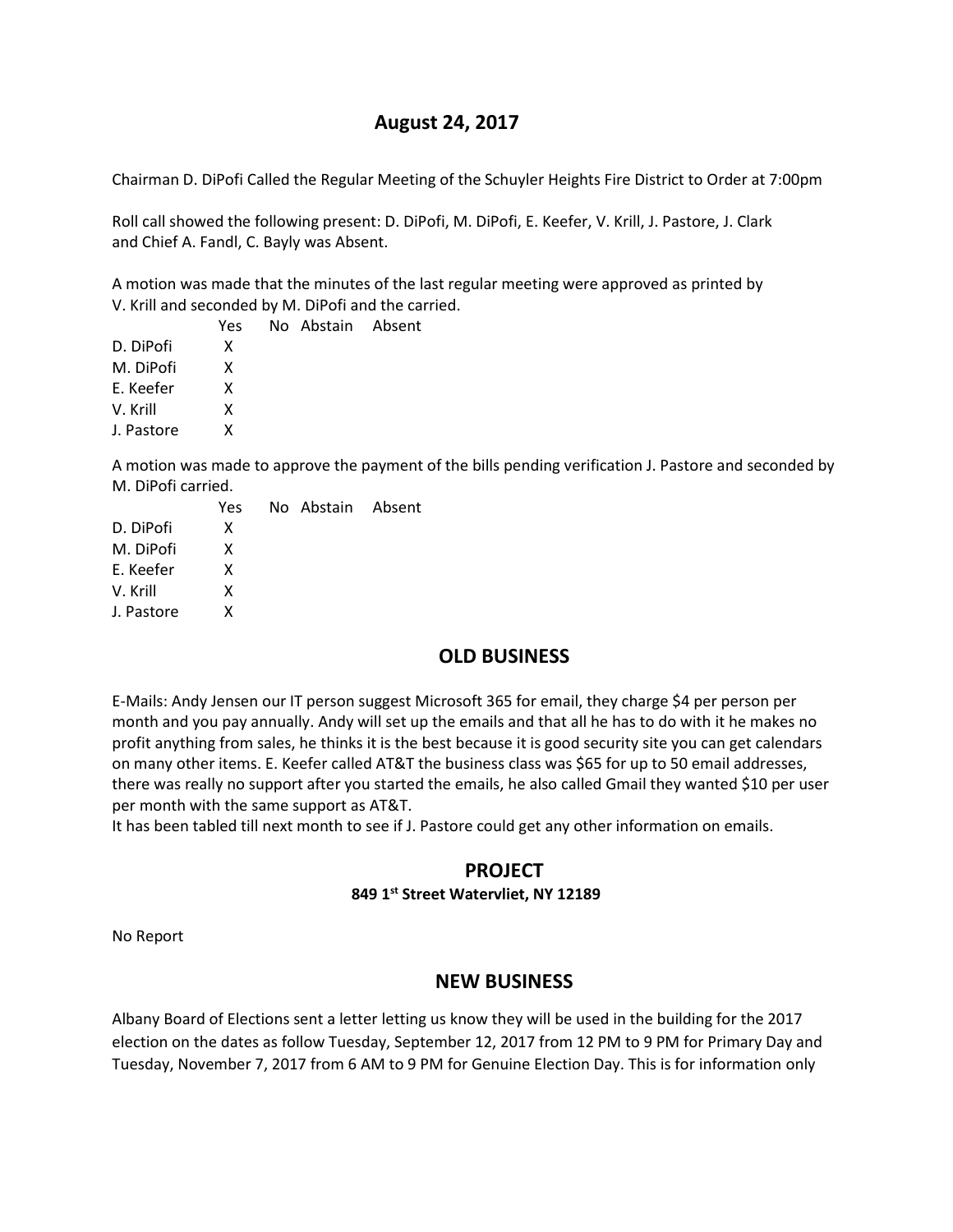The Fire Company voted in two new members Karisa Stowell of 16 Delaware Ct., Watervliet, NY 12189 and Connor Gordon of 505 7 Street Watervliet, NY 12189.

A motion was made by M. DiPofi to accept Karisa Stowell and Connor Gordon as active members seconded by J. Pastore carried.

| Yes |  |                   |
|-----|--|-------------------|
| x   |  |                   |
| x   |  |                   |
| x   |  |                   |
| x   |  |                   |
| x   |  |                   |
|     |  | No Abstain Absent |

There were two insurance agents that I met with first one was Matthew Spataro which is the new agent replacing John Decatur, the second was David Bodenstein. A short discussion followed and was asked of E. Keefer to get a hold of David Bodenstein to come to our next meeting.

# **CHIEF'S REPORT**

#### **See enclose report given by Chief A. Fandl:**

I would like to order a new 10lb. Fire Extinguisher but don't have a firm price. A motion was made by M. DiPofi to purchase to fire extinguisher not to exceed \$200 seconded by J. Pastore carried

|            | Yes | No Abstain Absent |  |
|------------|-----|-------------------|--|
| D. DiPofi  | x   |                   |  |
| M. DiPofi  | x   |                   |  |
| E. Keefer  | x   |                   |  |
| V. Krill   | x   |                   |  |
| J. Pastore | x   |                   |  |

I have a quote from AFE (Albany Fire Extinguisher) take over our maintenance of all fire extinguishers and the hood system in the kitchen based on quote I have provided.

A motion was made by M. DiPofi to switch to AFE and send a letter to Tri-City fire extinguisher stating we do not need your services anymore seconded by J. Pastore carried.

|            | Yes | No Abstain Absent |  |
|------------|-----|-------------------|--|
| D. DiPofi  | x   |                   |  |
| M. DiPofi  | x   |                   |  |
| E. Keefer  | x   |                   |  |
| V. Krill   | x   |                   |  |
| J. Pastore | x   |                   |  |
|            |     |                   |  |

There has been a recall on a lot of truck for repair on a clip that holds a starter in place I am going set up that repair as soon as possible.

The rescue committee has not met because of the timeframe, so I have no report as of now.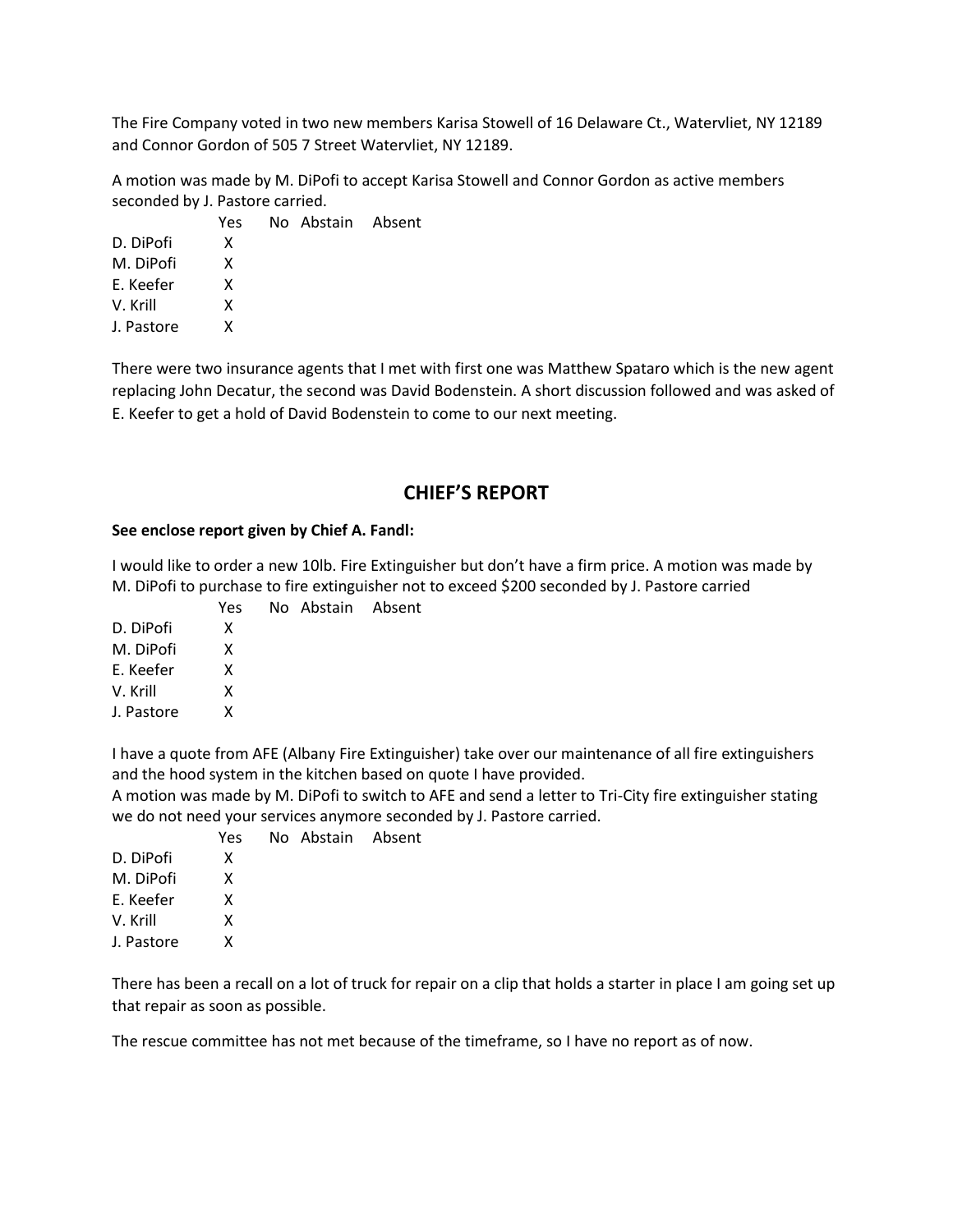I like to request the hall for fire prevention open house for October 13 and  $14<sup>th</sup>$  open house will be on the 14<sup>th</sup> from 10 AM to 2 PM, 2<sup>nd</sup> assistant chief N. Gingeresky will be running this detail and will need \$200 for expenses.

A motion was made by M. DiPofi for the use of the hall and not to exceed \$200 in expenses seconded by V. Krill carried.

|            | Yes | No Abstain Absent |  |
|------------|-----|-------------------|--|
| D. DiPofi  | x   |                   |  |
| M. DiPofi  | x   |                   |  |
| E. Keefer  | x   |                   |  |
| V. Krill   | x   |                   |  |
| J. Pastore | x   |                   |  |
|            |     |                   |  |

On the subject of Helmet Shields, I have got a quote from MES for 20 Shields for the cost of \$980. The Chief will be in charge of or shields that anybody wears no custom-made shields without his permission. A motion was made by M. DiPofi 2 purchased the shields seconded by V. Krill carried

|            | Yes | No Abstain Absent |  |
|------------|-----|-------------------|--|
| D. DiPofi  | x   |                   |  |
| M. DiPofi  | x   |                   |  |
| E. Keefer  | x   |                   |  |
| V. Krill   | x   |                   |  |
| J. Pastore | x   |                   |  |
|            |     |                   |  |

I would like in executive session before we close out the meeting.

## **REPORTS**

#### **V. Krill:**

I would like to borrow a pop-up tent, 2 long tables and the 16 plastic folding chairs for the weekend of August 28, 2017.

A motion was made by M. DiPofi to allow the uses and fill out proper paperwork seconded by D. DiPofi carried.

|            | Yes | No Abstain Absent |   |
|------------|-----|-------------------|---|
| D. DiPofi  | x   |                   |   |
| M. DiPofi  | x   |                   |   |
| F. Keefer  | x   |                   |   |
| V. Krill   | x   |                   |   |
| J. Pastore |     |                   | x |
|            |     |                   |   |

I would like to have a correction made on July 27, 2017 minutes there was an omission made of a motion made by V. Krill seconded by M. DiPofi to have the grounds sprayed for mosquitoes at a cost of \$300 for the Heights Fest carried.

|            | Yes | No Abstain Absent |   |
|------------|-----|-------------------|---|
| D. DiPofi  | x   |                   |   |
| M. DiPofi  | x   |                   |   |
| F. Keefer  | x   |                   |   |
| V. Krill   | x   |                   |   |
| J. Pastore |     |                   | x |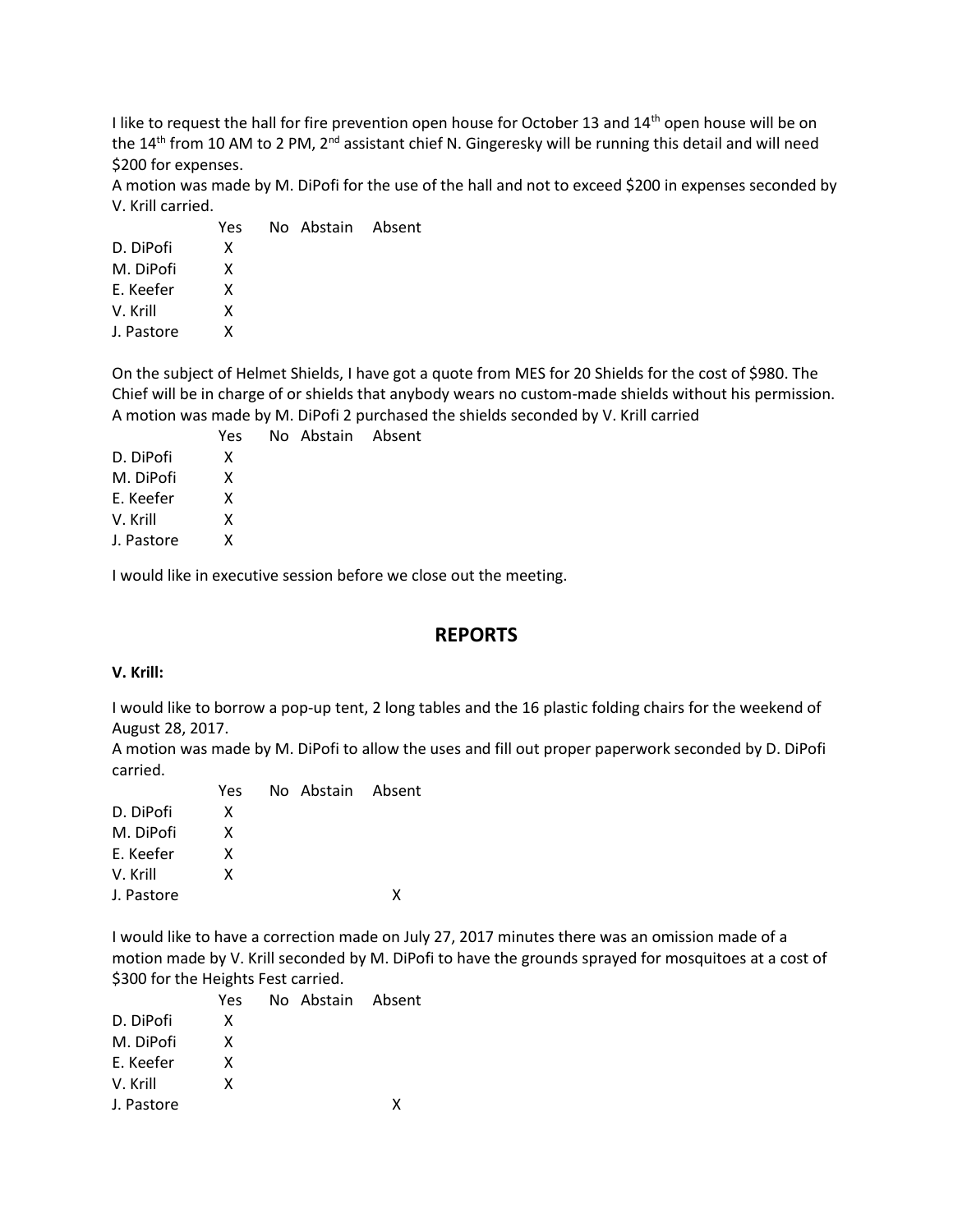#### **M. DiPofi:**

Nothing at this time

#### **J. Pastore:**

About Hall Rentals there would no Fire Police at this function, this needs to be revealed.

I have been told that we have to firefighters that can't be hired by Watervliet fire department because they don't have the proper training what can we do to fix this problem. Chief A. Fandl explained to Joe that will training need is available through is not sure what is meant by sense of the members has been hired from here without a problem.

#### **E. Keefer:**

I received a few complaints about red alert the RedNMX took a while to boot up to do fire reports, I call Alpine software and explained the problem. The tech told me he was going to go into the 2 kiosk machines and he sent me an email which I will put into the minutes.

#### **D. DiPofi:**

The Chief and I attended Congressman Tonko grant workshop last night. At the workshop, we talked to the Congressman regarding the land across the street, he said he would be more than happy to assist us by inquiring about the status.

I would like everyone to go through the budget that I have handed out and get back to me by Monday with their suggestions on the line items so I can get with the treasurer so it can be turned in on Tuesday.

Monday there will be a PowerPoint presentation on our most system, I have handed out a sample of the PowerPoint and any suggestions you would like and or question please contact me by Sunday.

Has the air hose reel been repaired, E. Keefer stated that Don Fandl has been notified and will get to it as soon as possible.

Nothing has been done about a radio for the station will need to look into it again.

### **C. Bayly:**

Absent

### **J. Clark:**

The Chief has reconceived a letter stating he may have to go to court if he receives a summons, but we will handle that when it happens.

I have rewritten a policy on the Administrator Firefighter in which I took the last version and made some changes in red, and added special tasking and it is a very flexible. If the board decides to adopt this policy I will send a clean copy to E. Keefer for files.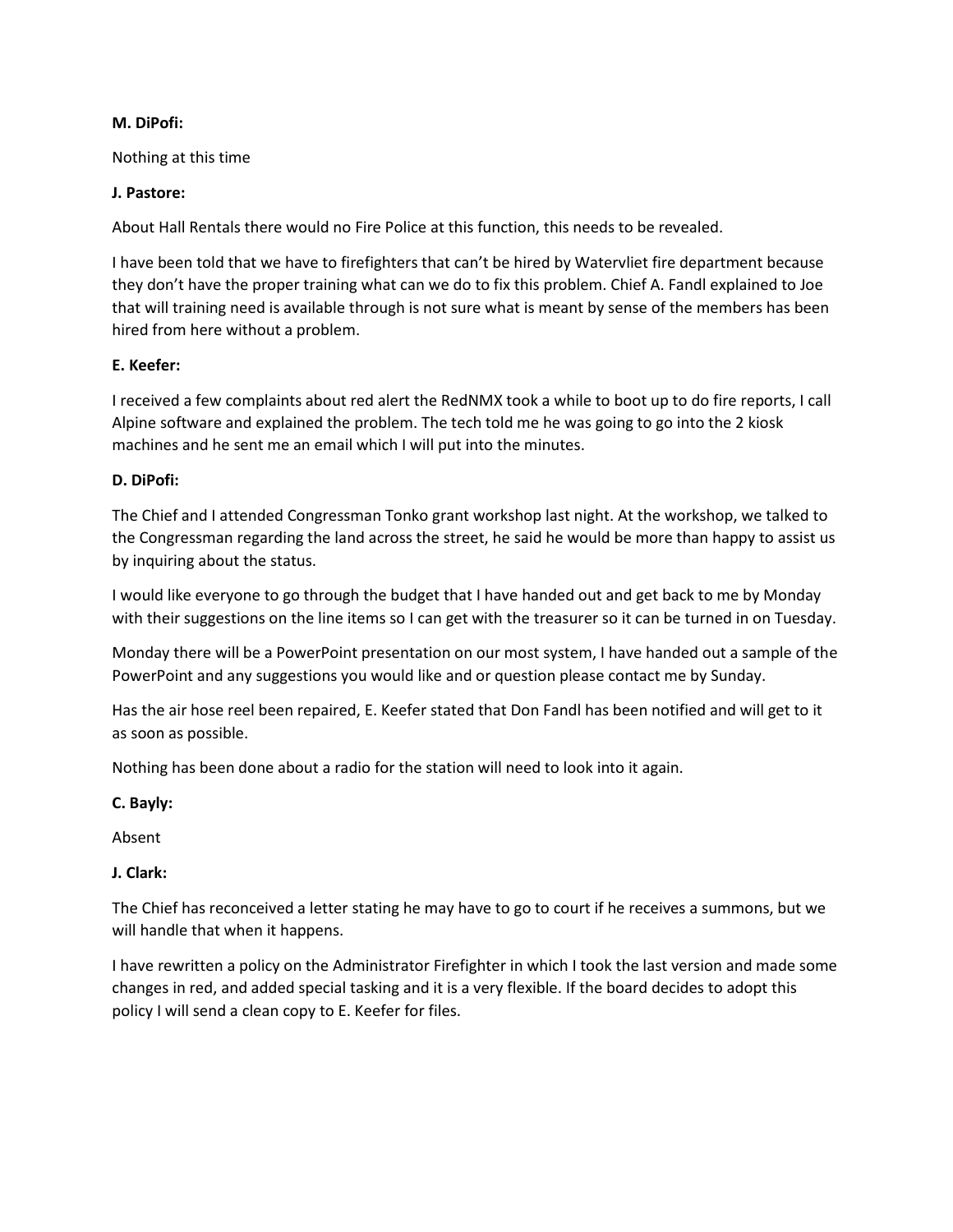A motion was made by M. DiPofi to adopt Administrator Firefighter Policy dated August 24, 2017 seconded by D. DiPofi carried.

|            | Yes | No Abstain Absent |  |
|------------|-----|-------------------|--|
| D. DiPofi  | x   |                   |  |
| M. DiPofi  | x   |                   |  |
| E. Keefer  | x   |                   |  |
| V. Krill   | x   |                   |  |
| J. Pastore | x   |                   |  |
|            |     |                   |  |

I sent everybody the email on a resolution I recommend we adopt Best value purchasing resolution.

A motion was made by J. Pastore to past the best value purchasing resolution seconded by D. DiPofi carried.

|            | Yes | No Abstain Absent |  |
|------------|-----|-------------------|--|
| D. DiPofi  | x   |                   |  |
| M. DiPofi  | X   |                   |  |
| E. Keefer  | x   |                   |  |
| V. Krill   | x   |                   |  |
| J. Pastore | x   |                   |  |
|            |     |                   |  |

I have worked up an information sheet to help with the budget this year the preliminary budget is due to the town on September 26, 2017. All the information will be in the minutes when the treasurer finishes up the preliminary budget she will send it to me.

The Easement package has a typo needs to be fixed and it can't be signed until SMP (site management plan) is in place documents are in the minutes.

#### **G. Adkins:**

I would like to book the hall for July 29, 2018 to August 5, 2018 for the Heights Fest fundraiser A motion was made by M. DiPofi for the booking of the hall July 29 through August 5, 2018 seconded by V. Krill carried

|            | Yes | No Abstain Absent |   |
|------------|-----|-------------------|---|
| D. DiPofi  | x   |                   |   |
| M. DiPofi  | x   |                   |   |
| E. Keefer  | x   |                   |   |
| V. Krill   | x   |                   |   |
| J. Pastore |     |                   | χ |
|            |     |                   |   |